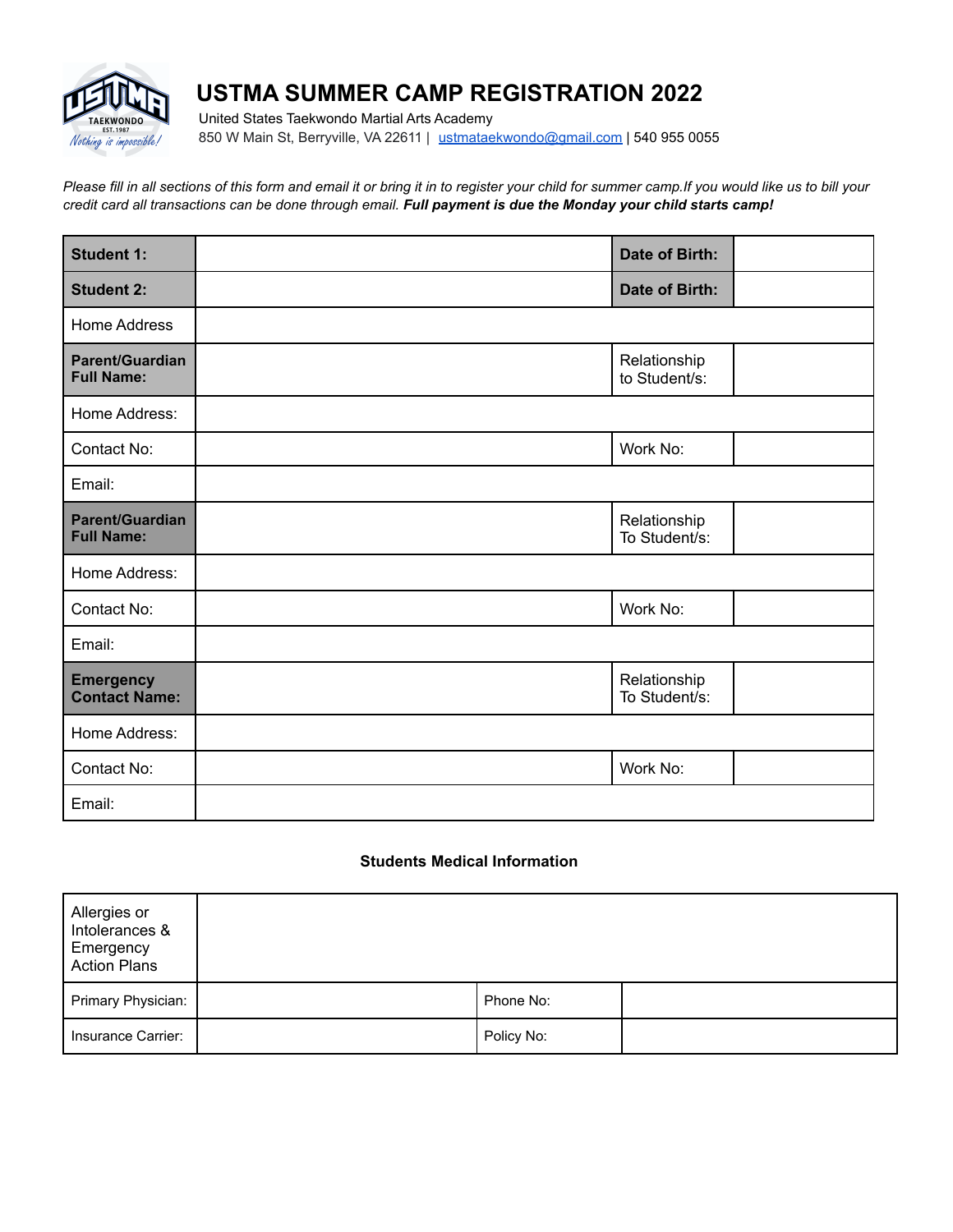#### **Liability Waiver**

## *Please read the liability waiver below carefully*

*USTMA agrees to notify the student's parent(s)/guardian(s) designated on the front of this form if the child becomes ill and the student's parent(s)/guardian(s) will arrange to have the child picked up as soon as possible if so required. The student's parent(s)/guardian(s) authorized USTMA to obtain immediate medical care for the student if any emergency occurs and the parents/guardians cannot be immediately contacted.The student's parent(s)/guardian(s) agree to inform USTMA with in 24 hours of the next business day after the child or any member of the immediate household has developed reportable communicable disease, as defined by the Stated Board of Health, except for life threatening diseases which must be reported immediately. I understand that strict observance of the rules and regulations of USTMA relative to the provided training will largely eliminate the possibility of accident or injury. However, I hereby waive any claims of personal injury or damage against USTMA, its principles, coaches, instructors, agents or employees in any case resulting from the subject activity. If any injury should occur, I will file the claim through my own insurance carrier. I give permission for my children to be photographed during the course of regular activities to be used for USTMA advertising and social media. I understand that all incurred fees are non-refundable and non-transferable.*

*By signing below I agree to comply with all USTMA policies and rules, including but not limited to all USTMA policies, guidelines, signage and instruction. Because USTMA is open for use by other individuals, I recognize that me and my family are at higher risk of contracting COVID-19.With full awareness of appreciation of the risks involved, I, for myself and on behalf of my family hereby forever release, waive and discharge USTMA from any liability specifically related to COVID-19. I hereby acknowledge and represent that I have read the forgoing Waiver of Liability, understand it and sign it voluntarily as my own free act.*

| Parent/Guardian:             |  | Date: |  |
|------------------------------|--|-------|--|
| <b>USTMA Representative:</b> |  | Date: |  |

| <b>Payment Method</b><br>Please select your payment type                                     |
|----------------------------------------------------------------------------------------------|
| would like USTMA to bill me with the below credit card details.                              |
| I will come in and pay cash or by personal check. (Please make out personal checks to USTMA) |
|                                                                                              |

## **Credit Card Billing Information**

*Please fill in all sections below even if we have it on file.*

| Card Holder Name: |      |  |  |  |
|-------------------|------|--|--|--|
| CC Account No:    |      |  |  |  |
| Exp Date:         | CVV: |  |  |  |

*I authorize USTMA U.S. Taekwondo Martial Arts Academy to charge my above credit card for agreed upon purchases. I understand that my information will be saved on file for future transactions on my account and that I reserve the right to cancel this authorization at any time.*

Signature:\_\_\_\_\_\_\_\_\_\_\_\_\_\_\_\_\_\_\_\_\_\_\_\_\_\_\_\_\_\_\_\_\_\_\_\_\_\_\_\_\_\_\_\_\_\_\_\_\_\_\_\_\_\_\_\_\_\_\_\_\_ Date: \_\_\_\_\_\_\_\_\_\_\_\_\_\_\_\_\_\_\_\_\_\_\_\_\_\_\_\_